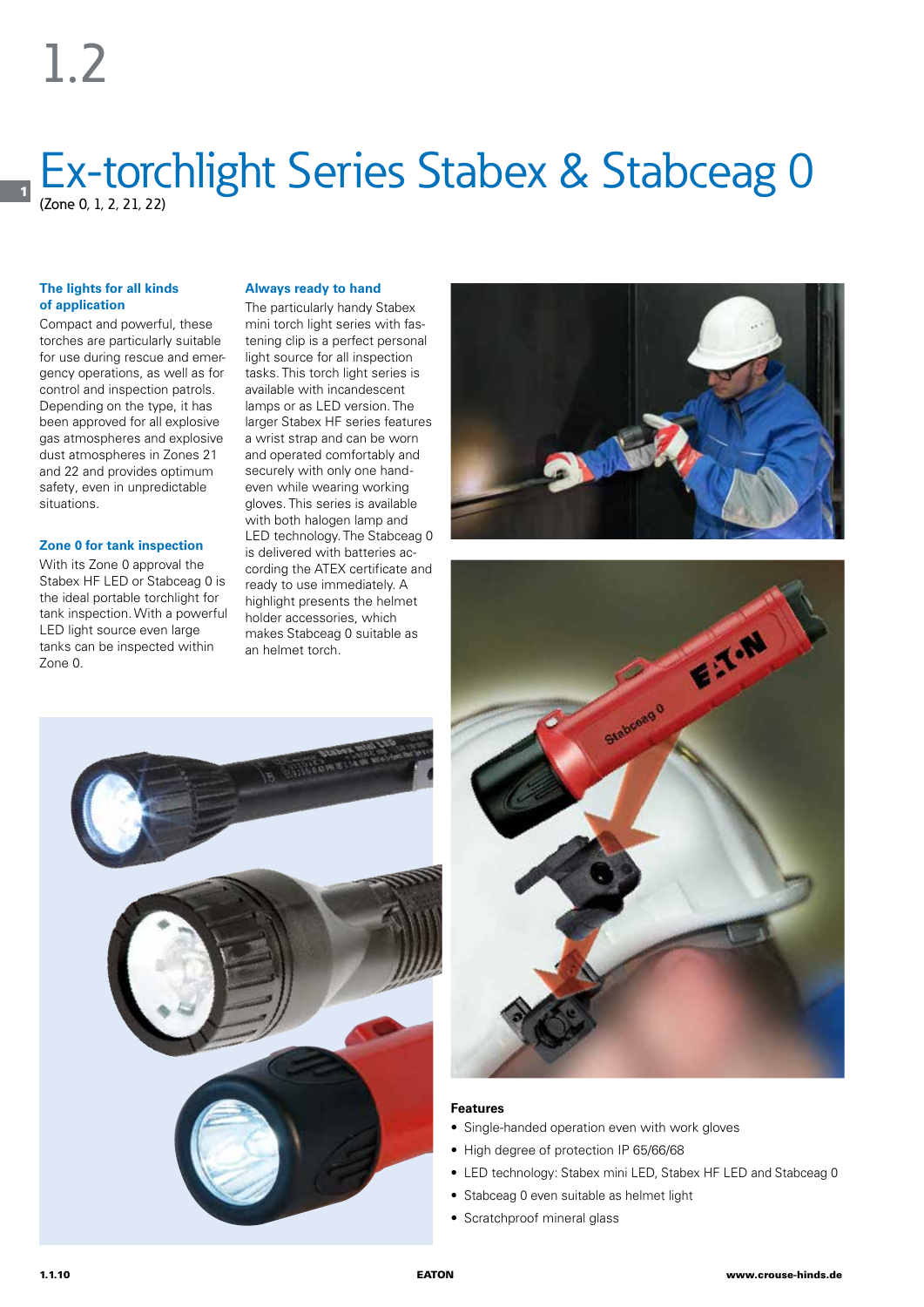### Ordering details<br>Ex-torchlight Stabex<br>1.2 Ex-torchlight Stabex

## **Ordering details**



| <b>Type</b>     | Scope of delivery                          |    | Order No.                        |  |
|-----------------|--------------------------------------------|----|----------------------------------|--|
| Stabex mini     | with incandescent lamp,<br>without battery | 10 | 1 1358 000 001<br>1 1360 000 006 |  |
| Stabex mini LED | with LED,<br>without battery               | 10 |                                  |  |
| Stabex HF LED   | with 2 W LED, without battery              |    | 1 1359 001 001                   |  |
| Stabceag 0      | with 3 W LED, incl. battery                |    | 1 1380 100 001                   |  |

### **Accessories**









| Incandescent lamp 2.2 V/0.4 A                                                                                    | for Stabex mini                                                                                                                                              | 10 | 1 1358 000 070 |  |
|------------------------------------------------------------------------------------------------------------------|--------------------------------------------------------------------------------------------------------------------------------------------------------------|----|----------------|--|
| Halogen lamp 2.8 V/0.5 A                                                                                         | for Stabex HF                                                                                                                                                | 10 | 1 1359 000 070 |  |
| Bumbag                                                                                                           | for Stabex mini LED                                                                                                                                          |    | 3 1360 006 900 |  |
| Helm accessories:<br>mounting clip left/right                                                                    | for Stabceag 0: Glass-fibre reinforced polyamide,<br>weight approx. 11 g, dimensions 50 x 40 mm<br>(please order helmet holder or mounting strap separately) | 10 | 3 1380 100 103 |  |
| Helmet accessories :<br>Helmet holder for right side use                                                         | for Stabceag 0: Polyamide, PA 66, weight approx. 50 g,<br>dimensions 65 x 45 mm<br>(please order mounting clip separately)                                   | 10 | 3 1380 100 102 |  |
| Helmet accessories:<br>Helmet holder for left side use                                                           | for Stabceag 0: Polyamide, PA 66, weight approx. 50 g,<br>dimensions 65 x 45 mm<br>(please order mounting clip separately)                                   | 10 | 3 1380 100 101 |  |
| Helmet accessories: Helmet mounting fas-<br>tening strap with inegrated lamp holder<br>(for helmet without edge) | for Stabceag O: Polyamide, EMD, weight approx. 60 g,<br>dimensions 35 x 60 mm<br>(please order mounting clip separately)                                     | 10 | 3 1380 100 105 |  |
| Bumbag                                                                                                           | for Stabceag 0                                                                                                                                               | 10 | 3 1380 100 106 |  |

**Type Scope of delivery Scope of delivery Conder Accord Bullet Conder In the Conder No.**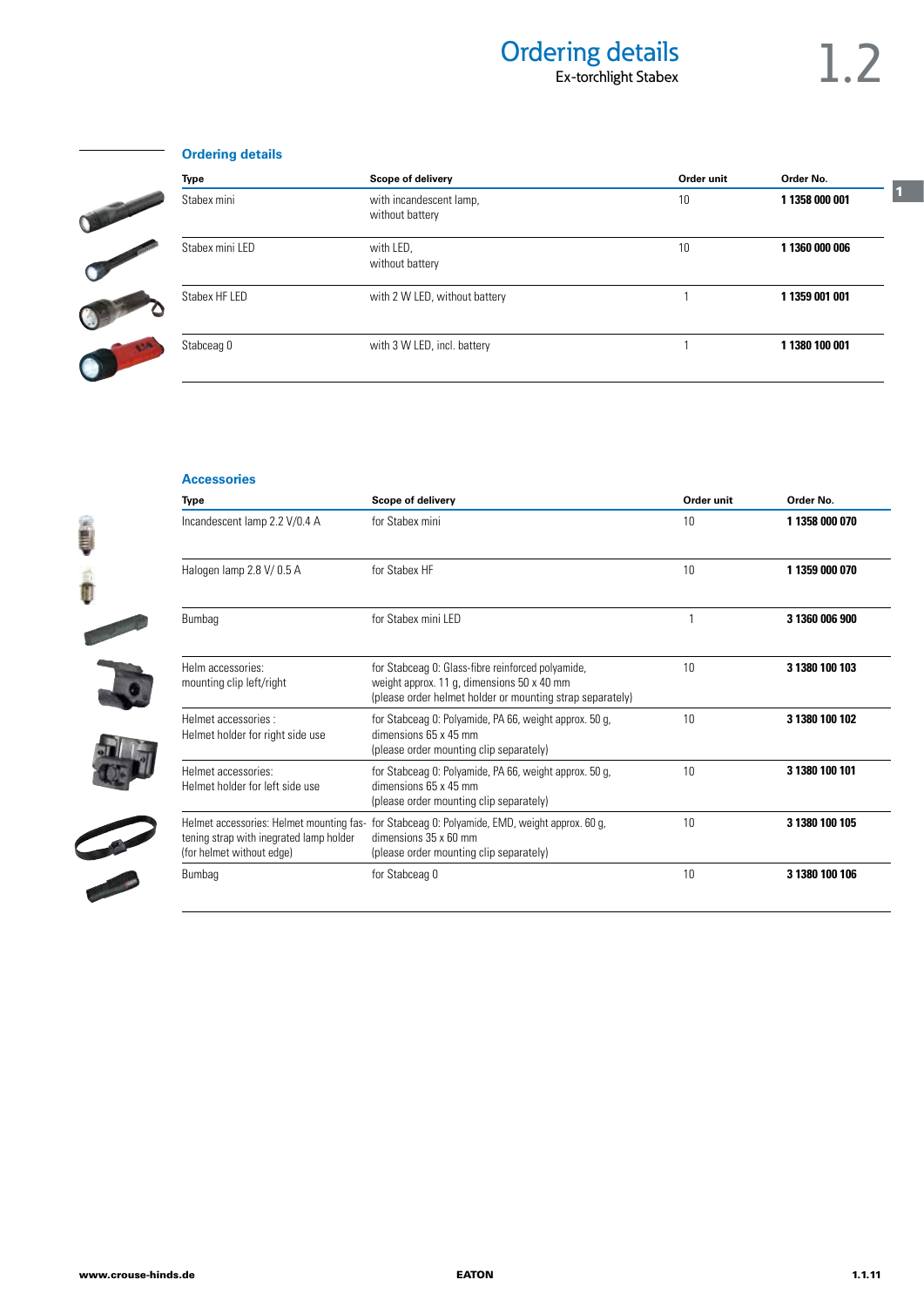# 1.2 Dimension drawing / Range-diagram

### **Range-diagram Stabex mini**



**Range-diagram Stabex mini LED**



**Range-diagram Stabex HF-LED**



### **Range diagram Stabceag 0**



**Dimension drawing Stabex mini**



### **Dimension drawing Stabex mini LED**



### **Dimension drawing Stabex HF-LED**



### **Dimension drawing Stabceag 0**